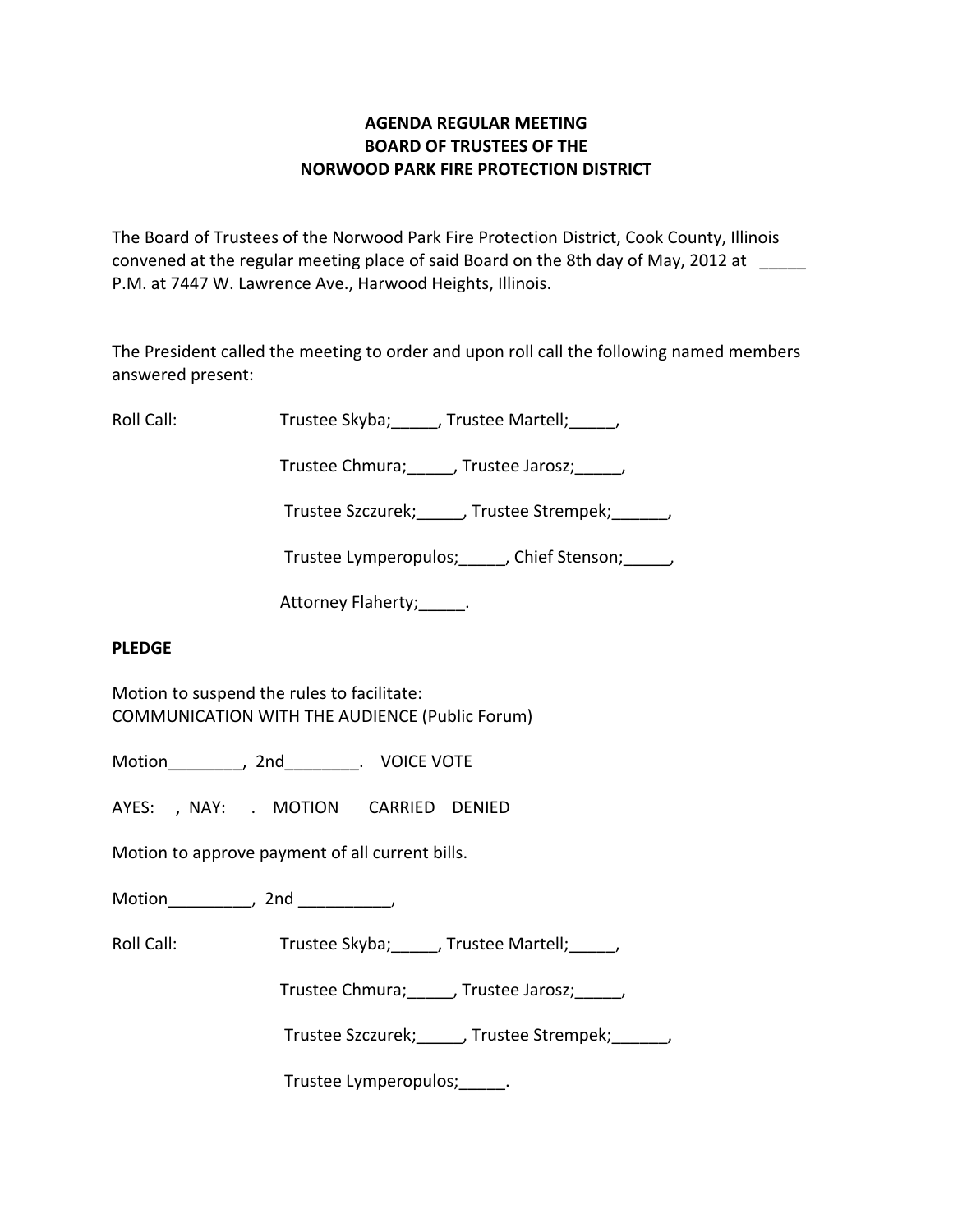Motion to approve the minutes of the Regular meeting held April  $10^{th}$ , 2012.

Motion\_\_\_\_\_\_\_\_\_, 2nd \_\_\_\_\_\_\_\_\_\_,

Roll Call: Trustee Skyba; J. Trustee Martell; Trustee Martell;

Trustee Chmura; frustee Jarosz; frustee Jarosz;

Trustee Szczurek; J. Trustee Strempek; J.

Trustee Lymperopulos;\_\_\_\_\_.

#### **TREASURER'S REPORT:**

Motion to approve the Treasurer's report as presented from the Financial Statement for April 2012.

Motion the contract of the contract of the contract of the contract of the contract of the contract of the contract of the contract of the contract of the contract of the contract of the contract of the contract of the con

Roll Call: Trustee Skyba; J. Trustee Martell; J. J.

Trustee Chmura;\_\_\_\_\_, Trustee Jarosz;\_\_\_\_\_,

Trustee Szczurek;\_\_\_\_\_, Trustee Strempek;\_\_\_\_\_\_,

Trustee Lymperopulos;\_\_\_\_\_.

# **Chief's Report:**

Motion to accept the Chief's Report for April 2012 as presented.

Motion (a)  $\qquad$  , 2nd \_\_\_\_\_\_\_\_, VOICE VOTE

AYES; NAY MOTION CARRIED DENIED

**President's Report:**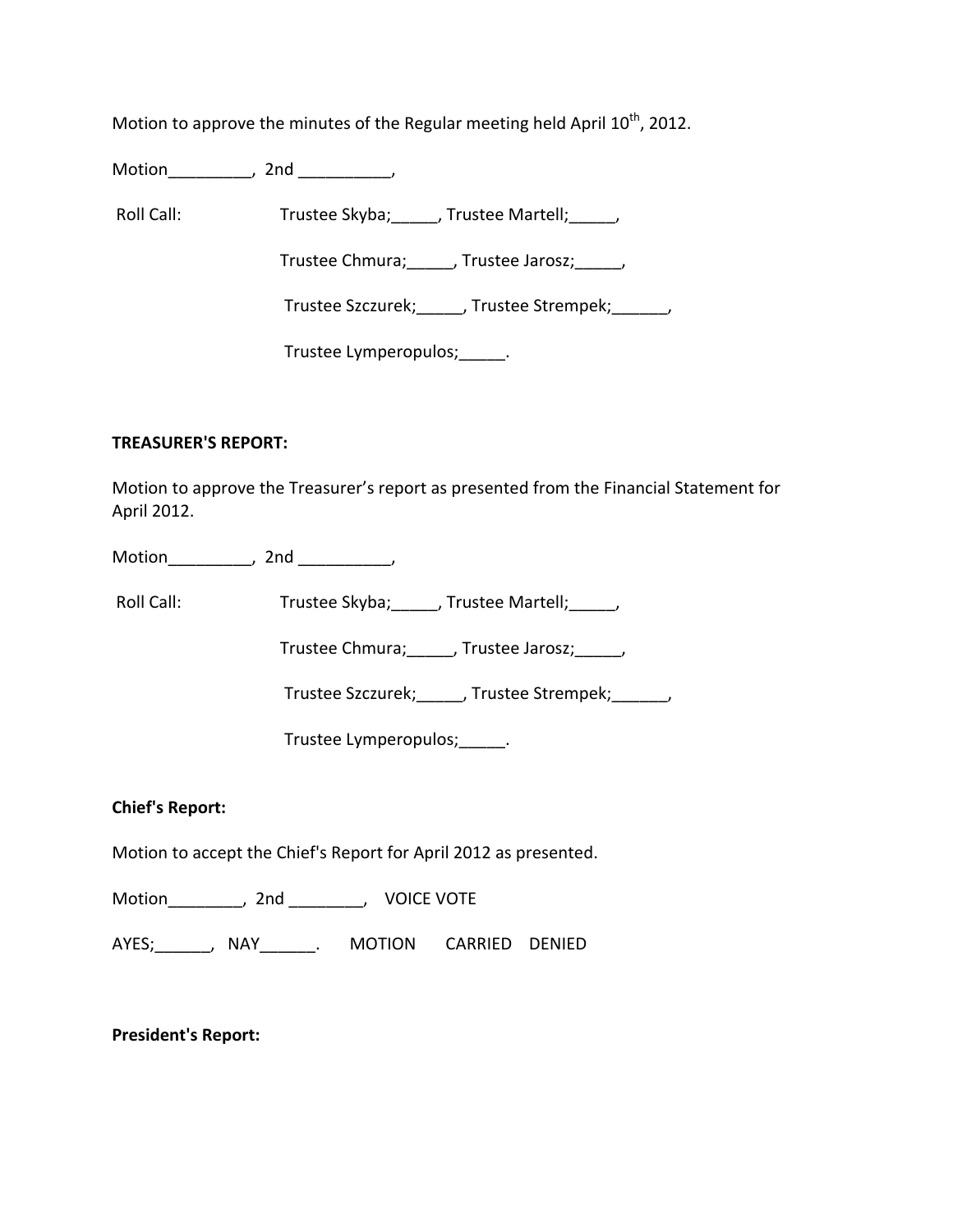#### **Committee Reports:**

Finance Committee‐

Building and Equipment Committee‐

Technology and PR Media Committee‐

Policy Committee‐

Pension Fund‐

**Old Business:**

#### **New Business:**

Motion to reappoint Andrew Golebiowski as Fire Commissioner of the Norwood Park Fire Protection District for a three year term, from June 1, 2012 to May 31, 2015.

Motion\_\_\_\_\_\_\_\_\_, 2nd \_\_\_\_\_\_\_\_\_\_,

Roll Call: Trustee Skyba; \_\_\_\_\_, Trustee Martell; \_\_\_\_\_,

Trustee Chmura;\_\_\_\_\_, Trustee Jarosz;\_\_\_\_\_,

Trustee Szczurek;\_\_\_\_\_, Trustee Strempek;\_\_\_\_\_\_,

Trustee Lymperopulos;\_\_\_\_\_.

Motion to approve the change of our Insurance Broker from Wells Fargo to American Westbrook Insurance Services, LLC.

Motion\_\_\_\_\_\_\_\_\_, 2nd \_\_\_\_\_\_\_\_\_\_,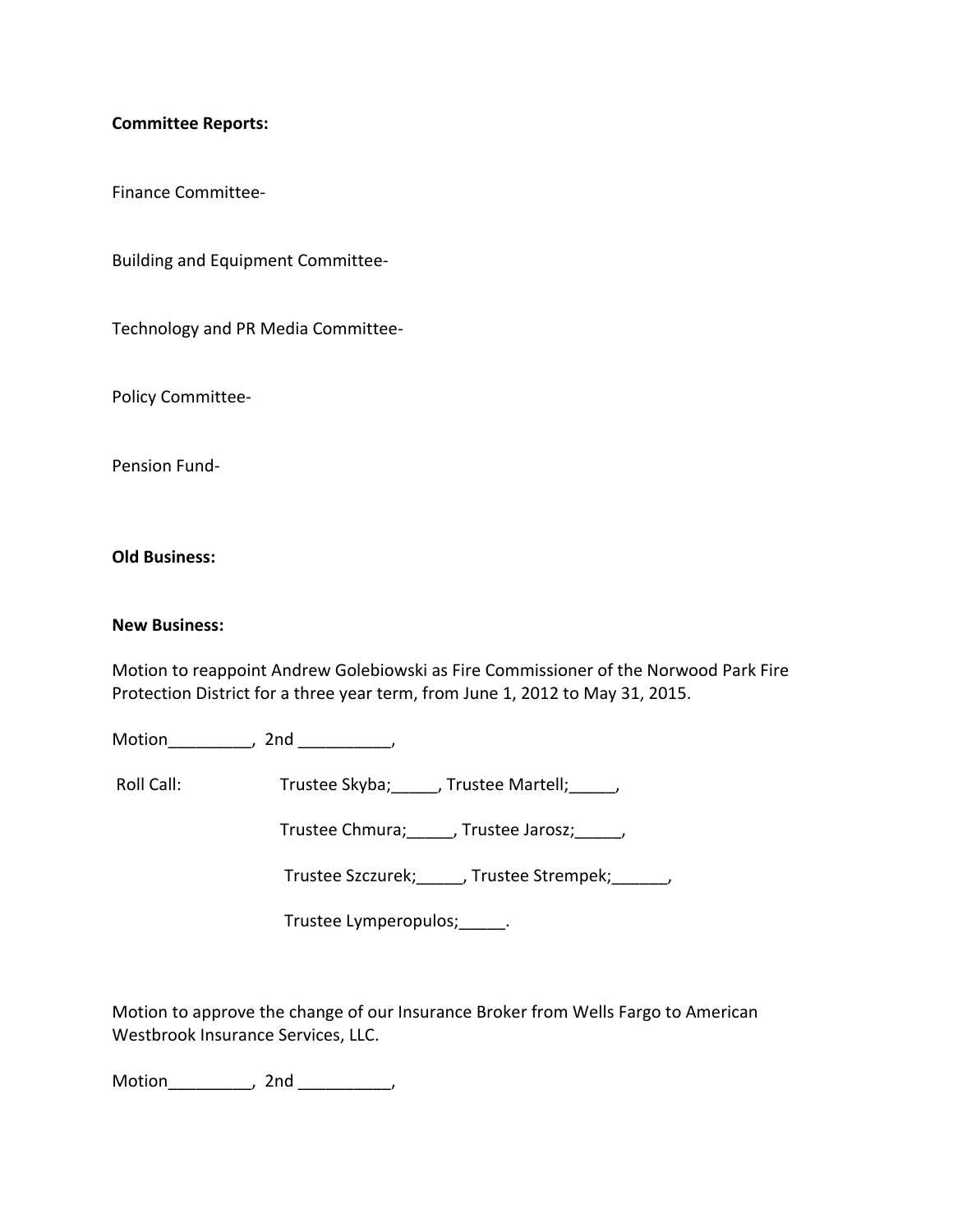Roll Call: Trustee Skyba; \_\_\_\_, Trustee Martell; \_\_\_\_,

Trustee Chmura;\_\_\_\_\_, Trustee Jarosz;\_\_\_\_\_,

Trustee Szczurek; frustee Strempek; frustee Strempek;

Trustee Lymperopulos;\_\_\_\_\_.

Motion to approve the payment of \$1,973.83 for the additions and changes made at the final inspection to the 2012 Pierce Pumper.

Motion\_\_\_\_\_\_\_\_\_, 2nd \_\_\_\_\_\_\_\_\_\_,

Roll Call: Trustee Skyba; J. Trustee Martell; J. J.

Trustee Chmura;\_\_\_\_\_, Trustee Jarosz;\_\_\_\_\_,

Trustee Szczurek;\_\_\_\_\_, Trustee Strempek;\_\_\_\_\_\_,

Trustee Lymperopulos; Fig.

Motion to go into Closed Session to discuss personnel, litigation, Collective Bargaining Agreement negotiations, the possible release of Closed Session Minutes and to approve the Closed Session Minutes from April  $10^{\text{th}}$ , 2012.

Motion\_\_\_\_\_\_\_\_\_, 2nd \_\_\_\_\_\_\_\_\_\_,

Roll Call: Trustee Skyba; \_\_\_\_, Trustee Martell; \_\_\_\_,

Trustee Chmura;\_\_\_\_\_, Trustee Jarosz;\_\_\_\_\_,

Trustee Szczurek; frustee Strempek; frustee Strempek;

Trustee Lymperopulos; Fig.

Went into Closed Session\_\_\_\_\_\_\_\_\_\_\_.

Returned from Closed Session Fig. 2.